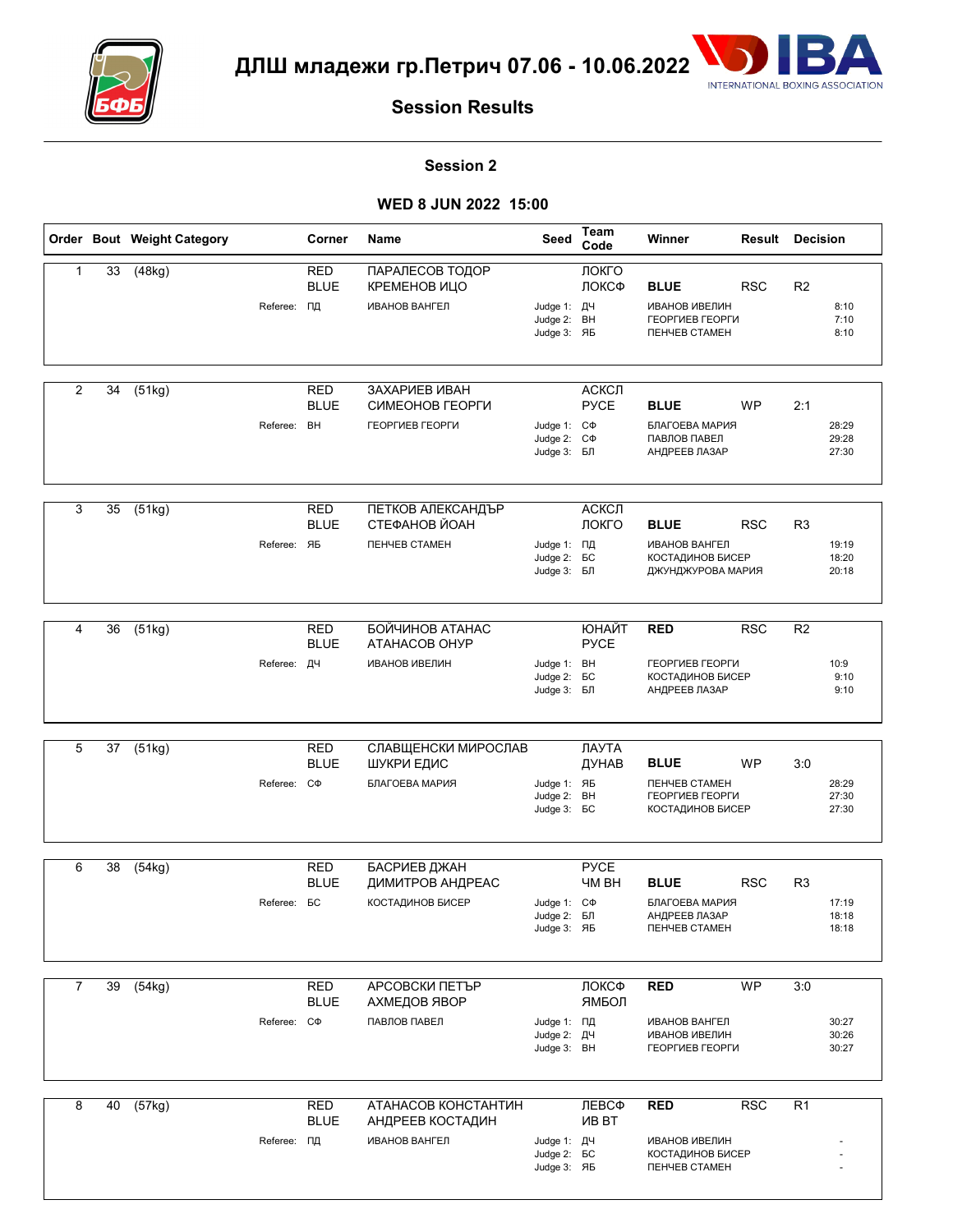



### **Session 2**

|    |    | Order Bout Weight Category |                    | Corner                    | Name                                | Seed                                                   | Team<br>Code                 | Winner                                                                           | Result     | <b>Decision</b> |                         |
|----|----|----------------------------|--------------------|---------------------------|-------------------------------------|--------------------------------------------------------|------------------------------|----------------------------------------------------------------------------------|------------|-----------------|-------------------------|
| 9  | 41 | (57kg)                     |                    | RED<br><b>BLUE</b>        | СТОЯНОВ МАНОЛО<br>АЛИ БАРЪШ         |                                                        | ЛОКСФ<br>АРДА                | <b>RED</b>                                                                       | <b>RSC</b> | R <sub>2</sub>  |                         |
|    |    |                            | Referee: ДЧ        |                           | <b>ИВАНОВ ИВЕЛИН</b>                | Judge 1: BH<br>Judge 2: <b>6C</b><br>Judge 3: ЯБ       |                              | ГЕОРГИЕВ ГЕОРГИ<br><b>КОСТАДИНОВ БИСЕР</b><br><b><i><u>NEHYEB CTAMEH</u></i></b> |            |                 | 20:15<br>20:17<br>20:17 |
| 10 | 42 | (57kg)                     |                    | <b>RED</b>                | ГЕЧЕВ АЛЕКСИ                        |                                                        | <b>КИЗИЯ</b>                 |                                                                                  |            |                 |                         |
|    |    |                            |                    | <b>BLUE</b>               | ТОНИЕВ ДИМО                         |                                                        | ЦСКА                         | <b>BLUE</b>                                                                      | WP         | 3:0             |                         |
|    |    |                            | Referee:           | <b>BH</b>                 | ГЕОРГИЕВ ГЕОРГИ                     | Judge 1: БЛ<br>Judge 2: ПД<br>Judge 3: <b>BC</b>       |                              | АНДРЕЕВ ЛАЗАР<br><b>ИВАНОВ ВАНГЕЛ</b><br>КОСТАДИНОВ БИСЕР                        |            |                 | 27:30<br>28:29<br>27:30 |
|    |    |                            |                    |                           |                                     |                                                        |                              |                                                                                  |            |                 |                         |
| 11 | 43 | (60kg)                     |                    | <b>RED</b><br><b>BLUE</b> | ИВАНОВ СТЕФАН<br>ПЕТРОВ СТАНИСЛАВ   |                                                        | ЛЕВСФ<br>БДИН                | <b>BLUE</b>                                                                      | <b>WP</b>  | 3:0             |                         |
|    |    |                            | Referee: <b>BC</b> |                           | <b>КОСТАДИНОВ БИСЕР</b>             | Judge 1: ПД<br>Judge 2: БЛ<br>Judge 3: ДЧ              |                              | <b>ИВАНОВ ВАНГЕЛ</b><br>ДЖУНДЖУРОВА МАРИЯ<br><b>ИВАНОВ ИВЕЛИН</b>                |            |                 | 26:30<br>28:29<br>26:30 |
|    |    |                            |                    |                           |                                     |                                                        |                              |                                                                                  |            |                 |                         |
| 12 | 44 | (60kg)                     |                    | <b>RED</b><br><b>BLUE</b> | ХРИСТОВ ХРИСТИЯН<br>ДЕНЕВ АЛЕКС     |                                                        | ДСД<br><b>PYCE</b>           | <b>BLUE</b>                                                                      | <b>WP</b>  | 2:1             |                         |
|    |    |                            | Referee:           | $C\Phi$                   | БЛАГОЕВА МАРИЯ                      | Judge 1: C $\Phi$<br>Judge 2: BH<br>Judge 3: БЛ        |                              | ПАВЛОВ ПАВЕЛ<br>ГЕОРГИЕВ ГЕОРГИ<br>АНДРЕЕВ ЛАЗАР                                 |            |                 | 29:28<br>28:29<br>28:29 |
|    |    |                            |                    |                           |                                     |                                                        |                              |                                                                                  |            |                 |                         |
| 13 | 45 | (60kg)                     |                    | <b>RED</b><br><b>BLUE</b> | ВАСИЛЕВ КРИСТИЯН<br>СТОЯНОВ АЛЬОША  |                                                        | ПИРИН<br>ЛЪВОВ               | <b>RED</b>                                                                       | <b>RSC</b> | R <sub>1</sub>  |                         |
|    |    |                            | Referee: ЯБ        |                           | <b><i>ΠΕΗΥΕΒ CTAMEH</i></b>         | Judge 1: C $\Phi$<br>Judge 2: ПД<br>Judge 3: <b>6C</b> |                              | ПАВЛОВ ПАВЕЛ<br><b>ИВАНОВ ВАНГЕЛ</b><br>КОСТАДИНОВ БИСЕР                         |            |                 |                         |
|    |    |                            |                    |                           |                                     |                                                        |                              |                                                                                  |            |                 |                         |
| 14 | 46 | (60kg)                     |                    | <b>RED</b><br>BLUE        | МАНЕВ ПАВЕЛ<br><b>CEPTEB BUKTOP</b> |                                                        | ЛОКРС<br><b>BAPHA</b>        | <b>RED</b>                                                                       | <b>RSC</b> | R <sub>2</sub>  |                         |
|    |    |                            | Referee: C $\Phi$  |                           | ПАВЛОВ ПАВЕЛ                        | Judge 1: C $\Phi$<br>Judge 2: <b>BC</b><br>Judge 3: ДЧ |                              | БЛАГОЕВА МАРИЯ<br><b>КОСТАДИНОВ БИСЕР</b><br><b>ИВАНОВ ИВЕЛИН</b>                |            |                 | 10:9<br>10:9<br>10:9    |
|    |    |                            |                    |                           |                                     |                                                        |                              |                                                                                  |            |                 |                         |
| 15 | 47 | (63.5kg)                   |                    | <b>RED</b><br><b>BLUE</b> | ДЕМИРЕВ ДЖЕМ<br>ХАЛАЙДА АЛТУР       |                                                        | <b>APMAT</b><br><b>BAPHA</b> | <b>RED</b>                                                                       | <b>WP</b>  | 3:0             |                         |
|    |    |                            | Referee: ПД        |                           | <b>ИВАНОВ ВАНГЕЛ</b>                | Judge 1: ЯБ<br>Judge 2: БЛ<br>Judge 3: ДЧ              |                              | <b><i>ΠΕΗΥΕΒ CTAMEH</i></b><br>АНДРЕЕВ ЛАЗАР<br><b>ИВАНОВ ИВЕЛИН</b>             |            |                 | 30:25<br>30:26<br>30:25 |
| 16 | 48 | (63.5kg)                   |                    | <b>RED</b>                | ДИМИТРОВ ДЕНИСЛАВ                   |                                                        | ЯМБОЛ                        | <b>RED</b>                                                                       | WP         | 2:1             |                         |
|    |    |                            |                    | <b>BLUE</b>               | HECTOPOB CUMEOH                     |                                                        | ЛОКСФ                        |                                                                                  |            |                 |                         |
|    |    |                            | Referee: BH        |                           | ГЕОРГИЕВ ГЕОРГИ                     | Judge 1: <b>6C</b><br>Judge 2: ДЧ<br>Judge 3: БЛ       |                              | <b>КОСТАДИНОВ БИСЕР</b><br><b>ИВАНОВ ИВЕЛИН</b><br>ДЖУНДЖУРОВА МАРИЯ             |            |                 | 29:28<br>30:27<br>28:29 |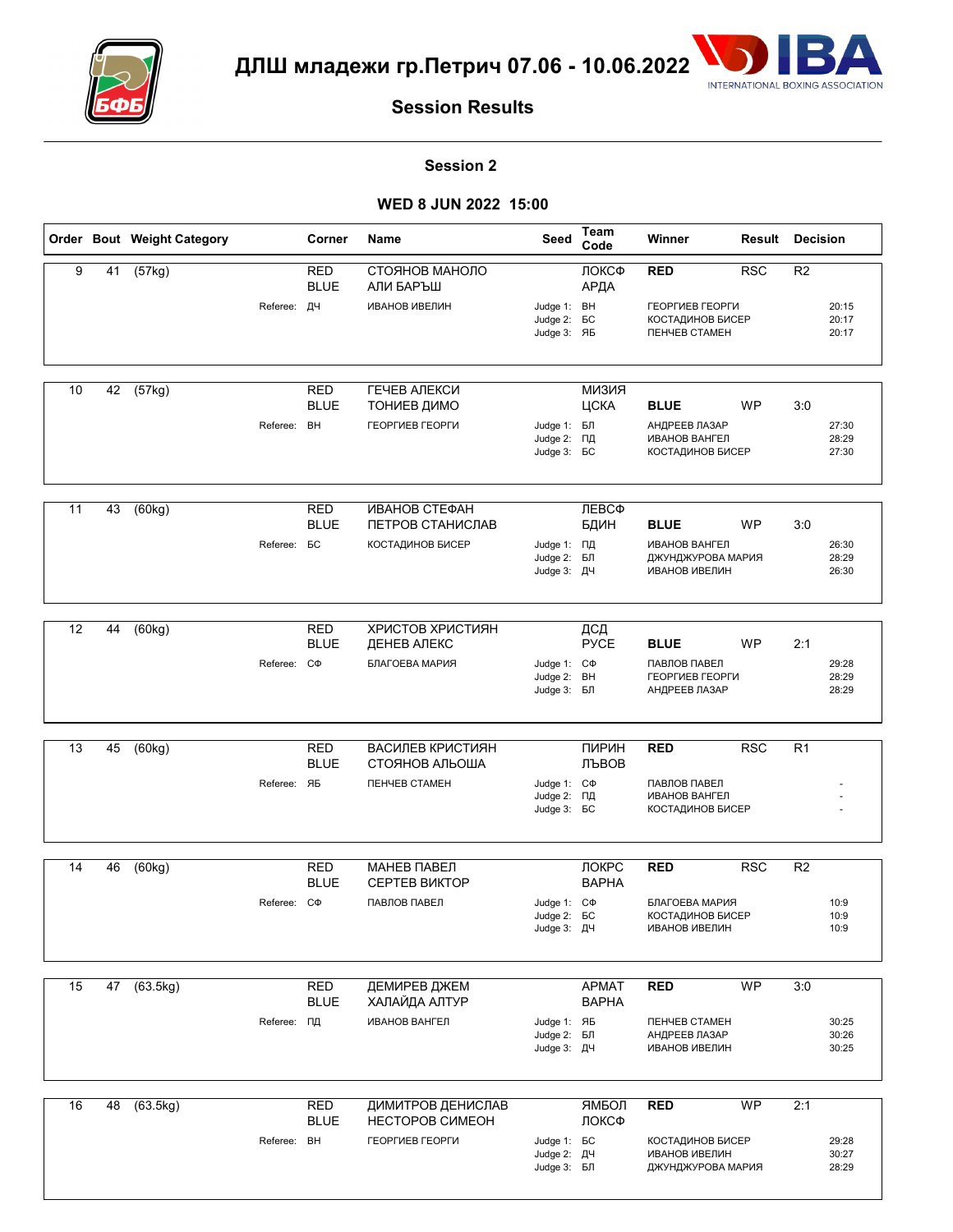



### **Session 2**

|                 |    | Order Bout Weight Category |                    | Corner                    | Name                                                                  | Seed                                                         | Team<br>Code                 | Winner                                                                                 | <b>Result Decision</b> |                |                         |
|-----------------|----|----------------------------|--------------------|---------------------------|-----------------------------------------------------------------------|--------------------------------------------------------------|------------------------------|----------------------------------------------------------------------------------------|------------------------|----------------|-------------------------|
| 17              | 49 | (63.5kg)                   | Referee: C $\Phi$  | <b>RED</b><br><b>BLUE</b> | ЛАМБЕВ ВИКТОР<br>РАДЕВ МАРИО<br>ПАВЛОВ ПАВЕЛ                          | Judge 1: C $\Phi$<br>Judge 2: ПД<br>Judge 3: ЯБ              | ЛОКРС<br>ДОРОС               | <b>BLUE</b><br>БЛАГОЕВА МАРИЯ<br><b>ИВАНОВ ВАНГЕЛ</b><br>ПЕНЧЕВ СТАМЕН                 | <b>WP</b>              | 3:0            | 27:30<br>27:30<br>27:30 |
| 18              | 50 | (63.5kg)                   | Referee: ДЧ        | <b>RED</b><br><b>BLUE</b> | ЦВЕТАНОВ СТОЙКО<br>ЗЛАТАНОВ СТОЯН<br><b>ИВАНОВ ИВЕЛИН</b>             | Judge 1: BH<br>Judge 2: <b>BC</b><br>Judge 3: C $\Phi$       | <b>КИЗИЯ</b><br><b>ЛЕВСЗ</b> | <b>BLUE</b><br>ГЕОРГИЕВ ГЕОРГИ<br>КОСТАДИНОВ БИСЕР<br>БЛАГОЕВА МАРИЯ                   | WP                     | 3:0            | 27:30<br>27:30<br>27:30 |
| 19              | 51 | (67kg)                     | Referee: <b>BC</b> | <b>RED</b><br><b>BLUE</b> | ХРИСТОВ ИВАН<br>СЛАВЧЕВ ГЮРСЕС<br><b>КОСТАДИНОВ БИСЕР</b>             | Judge 1: C $\Phi$<br>Judge 2: C $\Phi$<br>Judge 3: ПД        | АПРИЛ<br><b>КИЗИЯ</b>        | <b>BLUE</b><br>ПАВЛОВ ПАВЕЛ<br>БЛАГОЕВА МАРИЯ<br><b>ИВАНОВ ВАНГЕЛ</b>                  | <b>WP</b>              | 3:0            | 27:30<br>28:29<br>27:30 |
| 20              | 52 | (67kg)                     | Referee: ЯБ        | <b>RED</b><br><b>BLUE</b> | ДИМИТРОВ КИРИЛ<br>ТОПАЛОВ РОСЕН<br><b><i><u>NEHYEB CTAMEH</u></i></b> | Judge 1: ПД<br>Judge 2: BH<br>Judge 3: ДЧ                    | СЛАВИ<br>ШУМЕН               | <b>BLUE</b><br><b>ИВАНОВ ВАНГЕЛ</b><br>ГЕОРГИЕВ ГЕОРГИ<br><b>ИВАНОВ ИВЕЛИН</b>         | WP                     | 3:0            | 26:29<br>25:29<br>26:29 |
| 21              | 53 | (67kg)                     | Referee: ПД        | <b>RED</b><br><b>BLUE</b> | ЦВЯТКОВ МАРТИН<br>ВЕЛИКОВ ТОМА<br><b>ИВАНОВ ВАНГЕЛ</b>                | Judge 1: C $\Phi$<br>Judge 2: C $\Phi$<br>Judge 3: <b>BC</b> | ЛОКГО<br>ХАРИС               | <b>RED</b><br>ПАВЛОВ ПАВЕЛ<br>БЛАГОЕВА МАРИЯ<br>КОСТАДИНОВ БИСЕР                       | <b>WP</b>              | 3:0            | 30:27<br>30:27<br>29:28 |
| 22              | 54 | (67kg)                     | Referee: C $\Phi$  | <b>RED</b><br><b>BLUE</b> | ГЕОРГИЕВ ДАВИД<br>СЛАВЧЕВ АЛЕКСАНДЪР<br>БЛАГОЕВА МАРИЯ                | Judge 1: C $\Phi$<br>Judge 2: BH<br>Judge 3: БЛ              | ДУНАВ<br><b>PYCE</b>         | <b>BLUE</b><br>ПАВЛОВ ПАВЕЛ<br>ГЕОРГИЕВ ГЕОРГИ<br>АНДРЕЕВ ЛАЗАР                        | <b>RSC</b>             | R <sub>2</sub> | 9:10<br>8:10<br>10:9    |
| $\overline{23}$ | 55 | (71kg)                     | Referee: BH        | <b>RED</b><br><b>BLUE</b> | ПАВЛОВ КРАСИМИР<br>ИНДЖОВ ИЛИЯ<br>ГЕОРГИЕВ ГЕОРГИ                     | Judge 1: ПД<br>Judge 2: ЯБ<br>Judge 3: БЛ                    | <b>PYCE</b><br>ЛОКГО         | <b>RED</b><br><b>ИВАНОВ ВАНГЕЛ</b><br><b><i>ΠΕΗΥΕΒ CTAMEH</i></b><br>ДЖУНДЖУРОВА МАРИЯ | RSC                    | R <sub>1</sub> |                         |
| 24              | 56 | $\sqrt{71kg}$              | Referee: ДЧ        | <b>RED</b><br><b>BLUE</b> | ТОКОВ МИХАИЛ<br><b>МИТЕВ КРИСТИЯН</b><br><b>ИВАНОВ ИВЕЛИН</b>         | Judge 1: C $\Phi$<br>Judge 2: C $\Phi$<br>Judge 3: <b>6C</b> | МИНПК<br>ПИРИН               | <b>BLUE</b><br>БЛАГОЕВА МАРИЯ<br>ПАВЛОВ ПАВЕЛ<br><b>КОСТАДИНОВ БИСЕР</b>               | <b>RSC</b>             | R <sub>1</sub> |                         |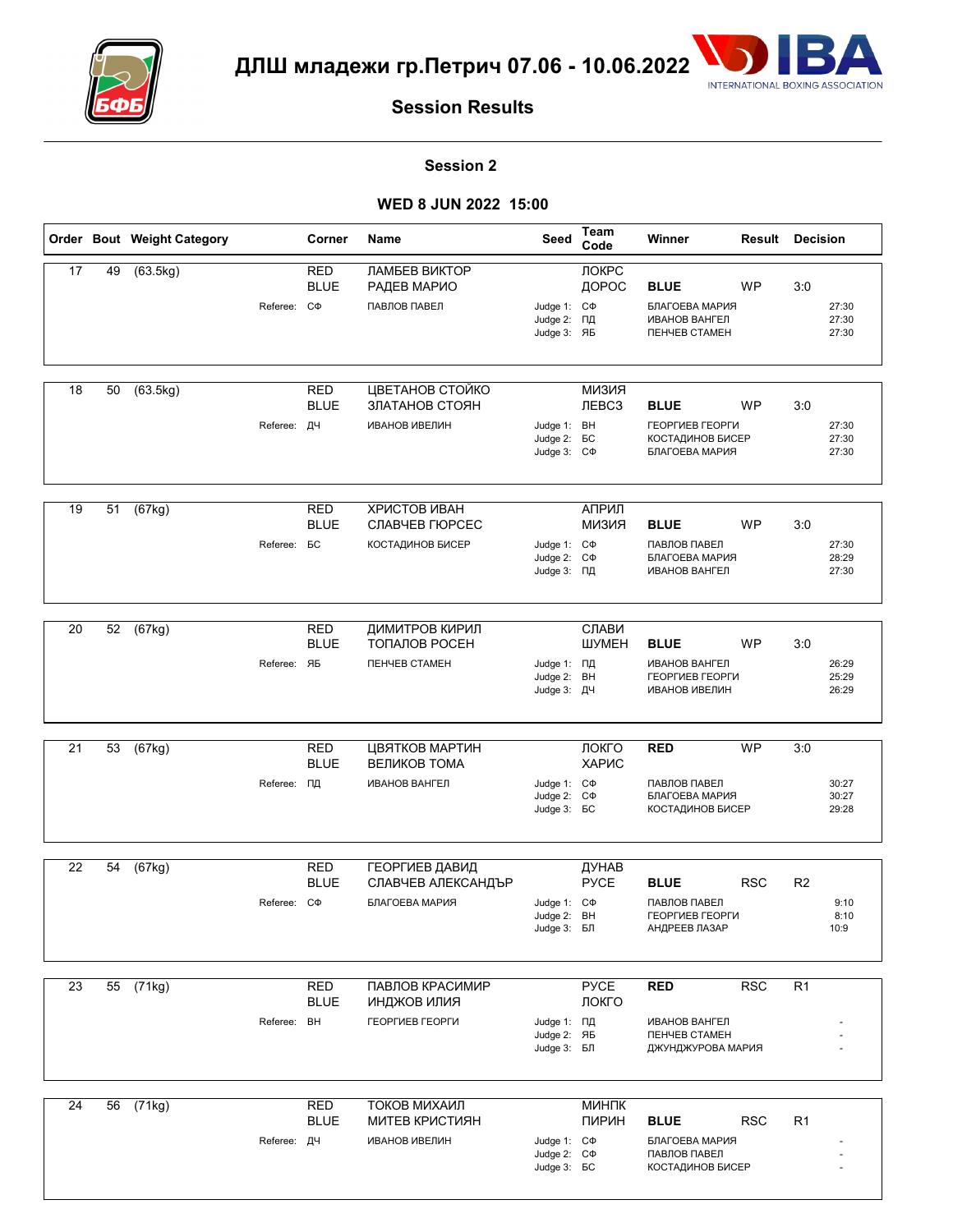



### **Session 2**

|    |    | Order Bout Weight Category | Corner                    | Name                                  | Seed                                                   | Team<br>Code           | Winner                                                                 | Result     | <b>Decision</b> |                         |
|----|----|----------------------------|---------------------------|---------------------------------------|--------------------------------------------------------|------------------------|------------------------------------------------------------------------|------------|-----------------|-------------------------|
| 25 | 57 | (71kg)                     | <b>RED</b><br><b>BLUE</b> | СТАНЕВ ПРЕСИАН<br>ДИМИТРОВ АЛЕКСАНДЪР |                                                        | ОЛИМП<br>ЛОКГО         | <b>RED</b>                                                             | <b>WP</b>  | 3:0             |                         |
|    |    |                            | Referee: <b>BC</b>        | <b>КОСТАДИНОВ БИСЕР</b>               | Judge 1: BH<br>Judge 2: БЛ<br>Judge 3: ПД              |                        | ГЕОРГИЕВ ГЕОРГИ<br>АНДРЕЕВ ЛАЗАР<br>ИВАНОВ ВАНГЕЛ                      |            |                 | 30:26<br>30:26<br>30:25 |
| 26 | 58 | (71kg)                     | <b>RED</b>                | СЛАВЧЕВ ЕМИЛ                          |                                                        | БЕЛАС                  | <b>RED</b>                                                             | <b>RSC</b> | R <sub>3</sub>  |                         |
|    |    |                            | <b>BLUE</b>               | ДОБРЕВ ВИКТОР                         |                                                        | <b>HM BH</b>           |                                                                        |            |                 |                         |
|    |    |                            | Referee: ЯБ               | <b><i>ΠΕΗΥΕΒ CTAMEH</i></b>           | Judge 1: ДЧ<br>Judge 2: БЛ<br>Judge 3: ПД              |                        | <b>ИВАНОВ ИВЕЛИН</b><br>ДЖУНДЖУРОВА МАРИЯ<br><b>ИВАНОВ ВАНГЕЛ</b>      |            |                 | 20:17<br>20:17<br>18:19 |
| 27 | 59 | (75kg)                     | <b>RED</b>                | СТРАХИЛОВ СТЕЛИЯН                     |                                                        | ЛОКСФ                  | <b>RED</b>                                                             | <b>RSC</b> | R1              |                         |
|    |    |                            | <b>BLUE</b>               | ДЕЙКОВ СТЕФАН                         |                                                        | ИЗГРЕ                  |                                                                        |            |                 |                         |
|    |    |                            | Referee: C $\Phi$         | ПАВЛОВ ПАВЕЛ                          | Judge 1: C $\Phi$<br>Judge 2: БЛ<br>Judge 3: BH        |                        | БЛАГОЕВА МАРИЯ<br>АНДРЕЕВ ЛАЗАР<br>ГЕОРГИЕВ ГЕОРГИ                     |            |                 |                         |
| 28 | 60 | (75kg)                     | <b>RED</b>                | СТОЯНОВ АЛЕКСАНДЪР                    |                                                        | <b>BAPHA</b>           |                                                                        |            |                 |                         |
|    |    |                            | <b>BLUE</b>               | НОЙКОВ ГЕОРГИ                         |                                                        | БОРУЙ                  | <b>BLUE</b>                                                            | <b>ABD</b> | R <sub>3</sub>  |                         |
|    |    |                            | Referee: C $\Phi$         | БЛАГОЕВА МАРИЯ                        | Judge 1: ПД<br>Judge 2: БЛ<br>Judge 3: <b>BC</b>       |                        | <b>ИВАНОВ ВАНГЕЛ</b><br>ДЖУНДЖУРОВА МАРИЯ<br><b>КОСТАДИНОВ БИСЕР</b>   |            |                 | 17:20<br>17:20<br>17:20 |
| 29 | 61 | (75kg)                     | <b>RED</b><br><b>BLUE</b> | ДЖОШКУНОВ ДЖАН<br>МАРИНОВ ГЕОРГИ      |                                                        | ДУНАВ<br><b>PYCE</b>   | <b>RED</b>                                                             | <b>WP</b>  | 3:0             |                         |
|    |    |                            | Referee: ДЧ               | <b>ИВАНОВ ИВЕЛИН</b>                  | Judge 1: C $\Phi$<br>Judge 2: BH<br>Judge 3: ПД        |                        | ПАВЛОВ ПАВЕЛ<br>ГЕОРГИЕВ ГЕОРГИ<br><b>ИВАНОВ ВАНГЕЛ</b>                |            |                 | 30:27<br>29:28<br>30:27 |
| 30 | 62 | (75kg)                     | <b>RED</b><br><b>BLUE</b> | ДИМИТРОВ МИРОСЛАВ<br>ГЕОРГИЕВ ЛЪЧЕЗАР |                                                        | <b>VIB BT</b><br>YM BH | <b>RED</b>                                                             | <b>WP</b>  | 3:0             |                         |
|    |    |                            | Referee: C $\Phi$         | ПАВЛОВ ПАВЕЛ                          | Judge 1: C $\Phi$<br>Judge 2: ЯБ<br>Judge 3: БЛ        |                        | БЛАГОЕВА МАРИЯ<br>ПЕНЧЕВ СТАМЕН<br>АНДРЕЕВ ЛАЗАР                       |            |                 | 30:26<br>30:26<br>30:27 |
| 31 | 63 | (86kg)                     | <b>RED</b><br><b>BLUE</b> | МИХАЙЛОВ КИРИЛ<br>ДИМИТРОВ КАЛОЯН     |                                                        | ЛЪВОВ<br>МИНПК         | <b>BLUE</b>                                                            | KO         | R <sub>1</sub>  |                         |
|    |    |                            | Referee: C $\Phi$         | БЛАГОЕВА МАРИЯ                        | Judge 1: BH<br>Judge 2: БЛ<br>Judge 3: ДЧ              |                        | ГЕОРГИЕВ ГЕОРГИ<br>ДЖУНДЖУРОВА МАРИЯ<br><b>ИВАНОВ ИВЕЛИН</b>           |            |                 |                         |
| 32 | 64 | (86kg)                     | <b>RED</b>                | КОСТОВ МАРТИН                         |                                                        | <b>VIB BT</b>          |                                                                        |            |                 |                         |
|    |    |                            | <b>BLUE</b>               | ПОПОВ АДРИАН                          |                                                        | КРПОЛ                  | <b>BLUE</b>                                                            | WP         | 3:0             |                         |
|    |    |                            | Referee: ПД               | <b>ИВАНОВ ВАНГЕЛ</b>                  | Judge 1: C $\Phi$<br>Judge 2: <b>BC</b><br>Judge 3: ЯБ |                        | ПАВЛОВ ПАВЕЛ<br><b>КОСТАДИНОВ БИСЕР</b><br><b><i>ΠΕΗΥΕΒ CTAMEH</i></b> |            |                 | 28:29<br>27:30<br>28:29 |